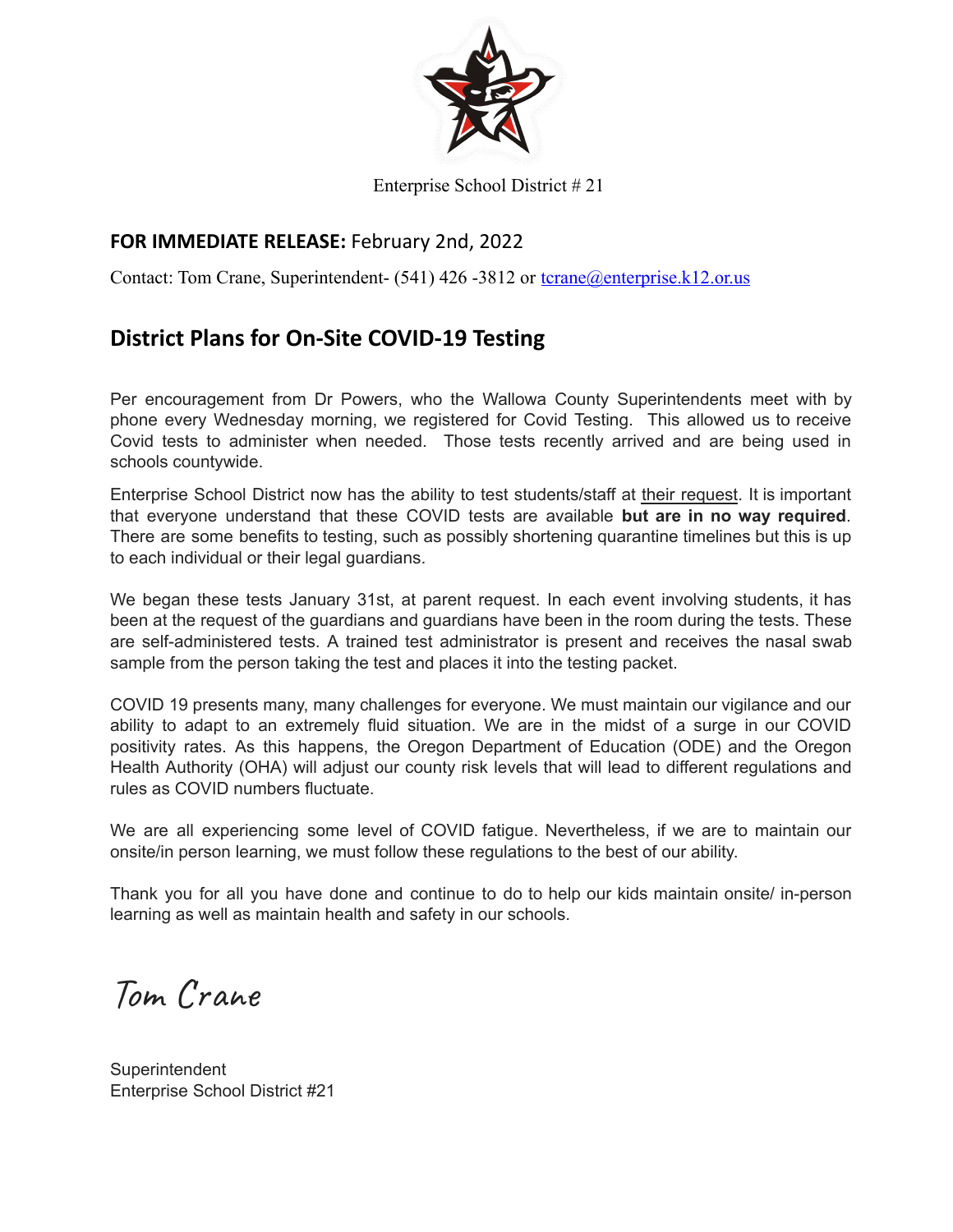# **Test to Stay**



*Updated January 26, 2022*

This document provides guidance from the Oregon Health Authority (OHA) and the Oregon Department of Education (ODE) to local public health authorities (LPHAs) and school districts, charter schools, and private schools on how to implement 'test to stay.' The goal of test to stay is to allow students and staff to participate in in-person learning as safely as possible while lessening the burden of quarantine on students and their families, teachers, and school administrators.

## **What is Required for Test to Stay?**

Schools need to:

- Register for the OHA Diagnostic testing program.
- Identify and train school testing administrator(s) and a school testing reporter to administer and report all tests. The school testing administrator(s) do not need to be a healthcare professional but must complete all required online training modules for the antigen test and carefully review all training regarding personal protective equipment (PPE) use.
- Obtain parental consent for testing (this is complete if already registered for OHA's diagnostic testing program).

# **Schools will Determine which Testing Programs to Offer Students and Staff.** The

school district, charter school, or private school, in consultation with the local public health authority, may determine which testing programs, including test to stay, to offer students. All testing programs are optional and free to schools. Visit Oregon's COVID-19 testing in K-12 schools for an overview of all testing programs.

# **Who Should Participate in Test to Stay?**

Test to stay is for students or staff *subject to quarantine* who:

- Are determined to be a close contact to a COVID-19 positive case in a school setting in which universal masking is in place.
- Are free of any COVID-19 symptoms.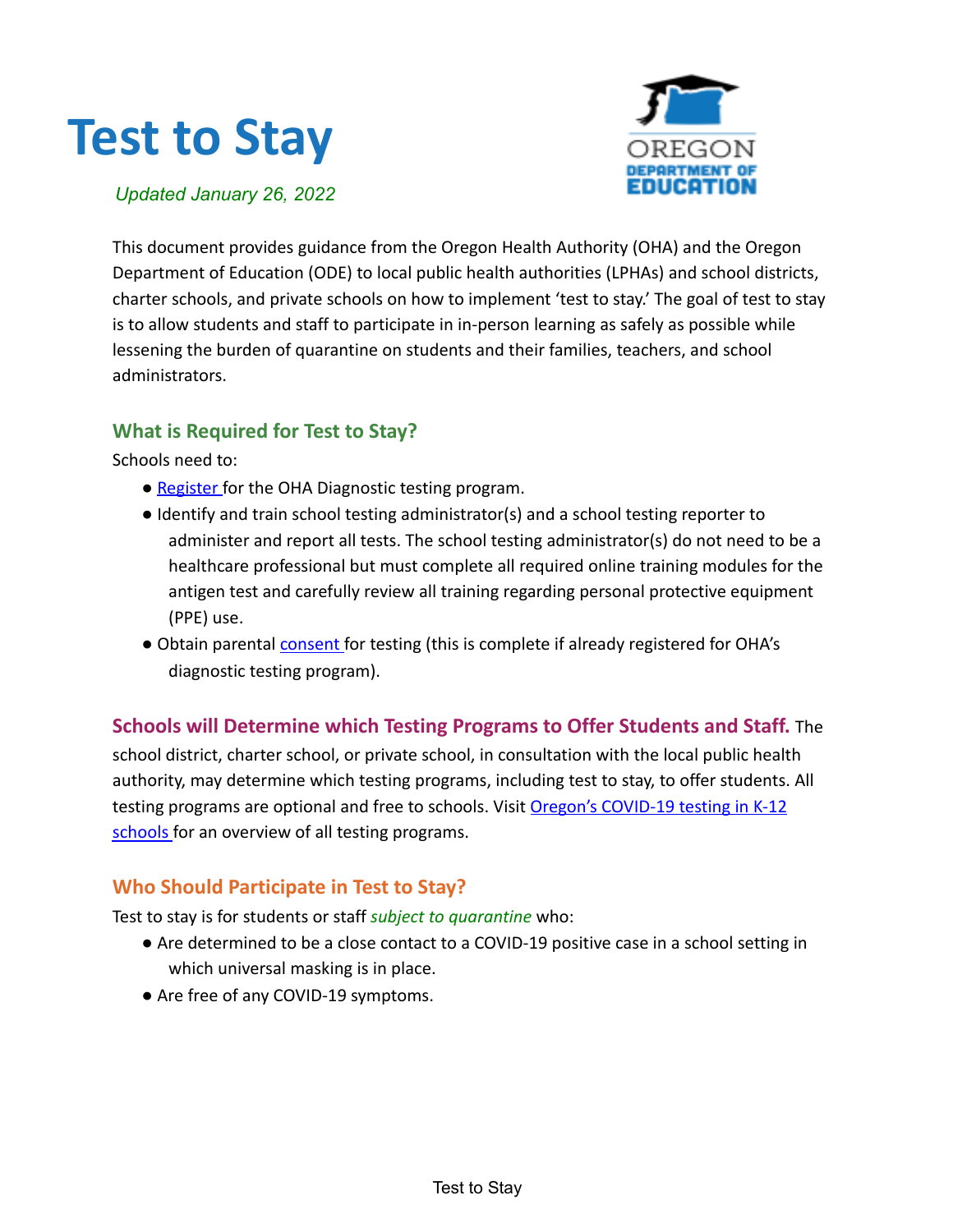## **Schools Must Get Parental Permission Prior to Testing.**

All students must have written consent on file prior to receiving COVID-19 testing. OHA requires written consent from a parent and/or guardian for all students under the age of 15 receiving the BinaxNOW test. Schools may choose to allow 15 – 17-year-olds to consent to receiving a test under ORS 109.640(2)(a). Staff may give verbal consent at the time of testing. Staff are not required to have a consent form on file in order to be tested for COVID-19.





**All Test Results Must Be Reported to the Oregon Health Authority.** OHA requires positive COVID-19 test results to be reported daily. Schools must submit test results through the OHA K-12 Reporting Portal available here. Schools should utilize the How to Use the K-12 School COVID-19 Reporting Portal guide here.

# **Actions to be Taken Based on the Person's Test Results:**

#### **All Students and Staff**

The Oregon Health Authority mandates all students and staff who test negative and continue attending in-person instruction during the modified quarantine period wear masks while at school and during K-12 extracurricular activities.

#### **Test Positive**

Students or staff who test positive must isolate at home *for at least 5 days*. They may return to in-person learning after they complete their isolation period.

#### **Test Negative**

Students or staff may continue in-person learning if they test negative and do not have any symptoms of COVID-19. *They must wear a well-fitting mask during all activities for 10 days following the exposure.*



#### **Did Not Participate**

Families who do not give consent to testing should quarantine at home *for 5-days, watching for COVID-19 symptoms and seek testing 5 days after the exposure*.